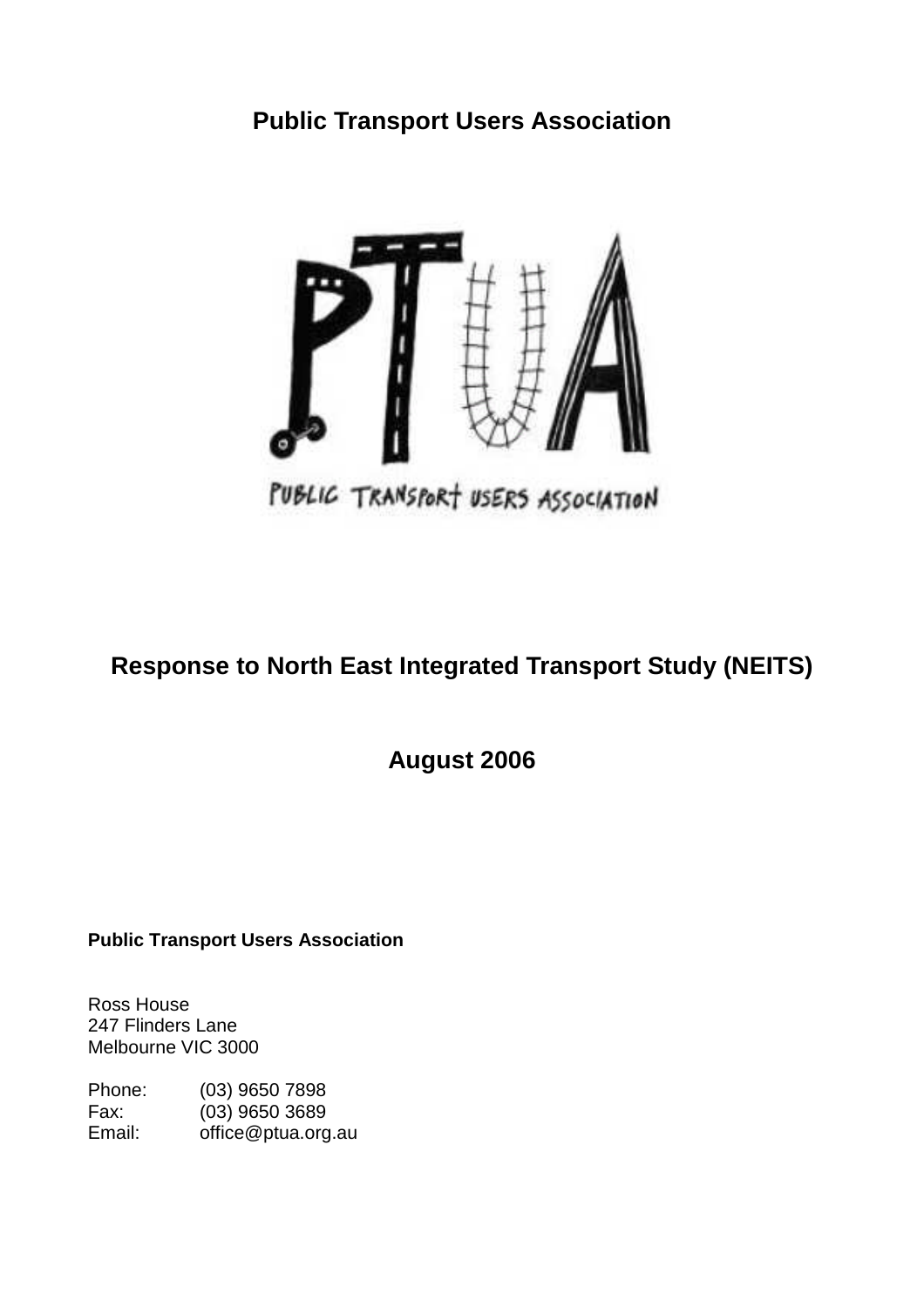# **1. Introduction**

The Public Transport Users Association (PTUA) is profoundly disappointed with the lack of actionable public transport projects presented in the North East Integrated Transport Study (NEITS). The document contains no plausible outcomes for solving traffic and transport problems within Melbourne's growing northeast.

The role of this report should have been to focus on the best ways to move people and goods within and throughout the municipalities of Banyule, Manningham, Whittlesea and Nillumbik and rather than maximising vehicle throughput and restricting transport choice.

In particular the report should have adopted national and international best practices through reinforcing a sustainable framework that prioritise projects that remove cars off roads in favour of walking, public transport, or cycling. This in turn would reduce road congestion, reduce air pollution, and allow greater movement of freight, creating financial benefit to local businesses.

As seen in the best practice cases of Perth, solutions that provide sustainable transport and reinforce transport choice are required immediately in new settlement areas, such as Epping North or Mernda. As the DOI has previously acknowledged it is critical that public transport services be provided before new residents move in and before they invest in multiple cars per household.

NEITS, started some four years ago, and at the time of its release was 18 months overdue. Due to this lateness the original intent of NEITS as an independent audit of the transport needs of the aforementioned municipalities has not been achieved. Furthermore the independence of NEITS is questionable given that the study writers appear to have been forced to conform to government policy rather than provide beneficial and plausible outcomes for the region.

The PTUA legitimately questions the short feedback cycle which jeopardises the gathering of community input given that the report has taken some four years to complete.

## **2. General issues**

**Fixed rail**: It is disappointing that all desperately needed rail projects have been eliminated from the report, particularly the extension of the tram from North Balwyn to Doncaster (route 48), and the extension of the Epping rail line through to Mernda in a timely manner.

As mentioned, best practice stipulates that high capacity public transport is to be provided simultaneously with new settlements or inline with urban renewal. In the case of the Doncaster tram extension, in its ability of stimulating urban renewal for Doncaster Hill, and the Merna rail extension, to provide high capacity public transport for a growth area, the report has failed to adopt best practice.

It appears that instead projects have been chosen simply to conform to current government policy as outlined in the *Meeting Our Transport Challenges* document. For example, any report that was to look as sustainable transport in the northeast should have constructed a case for rail extensions for Doncaster and Mernda to question the allocation of the proposed \$1b triplication project for the Dandenong line.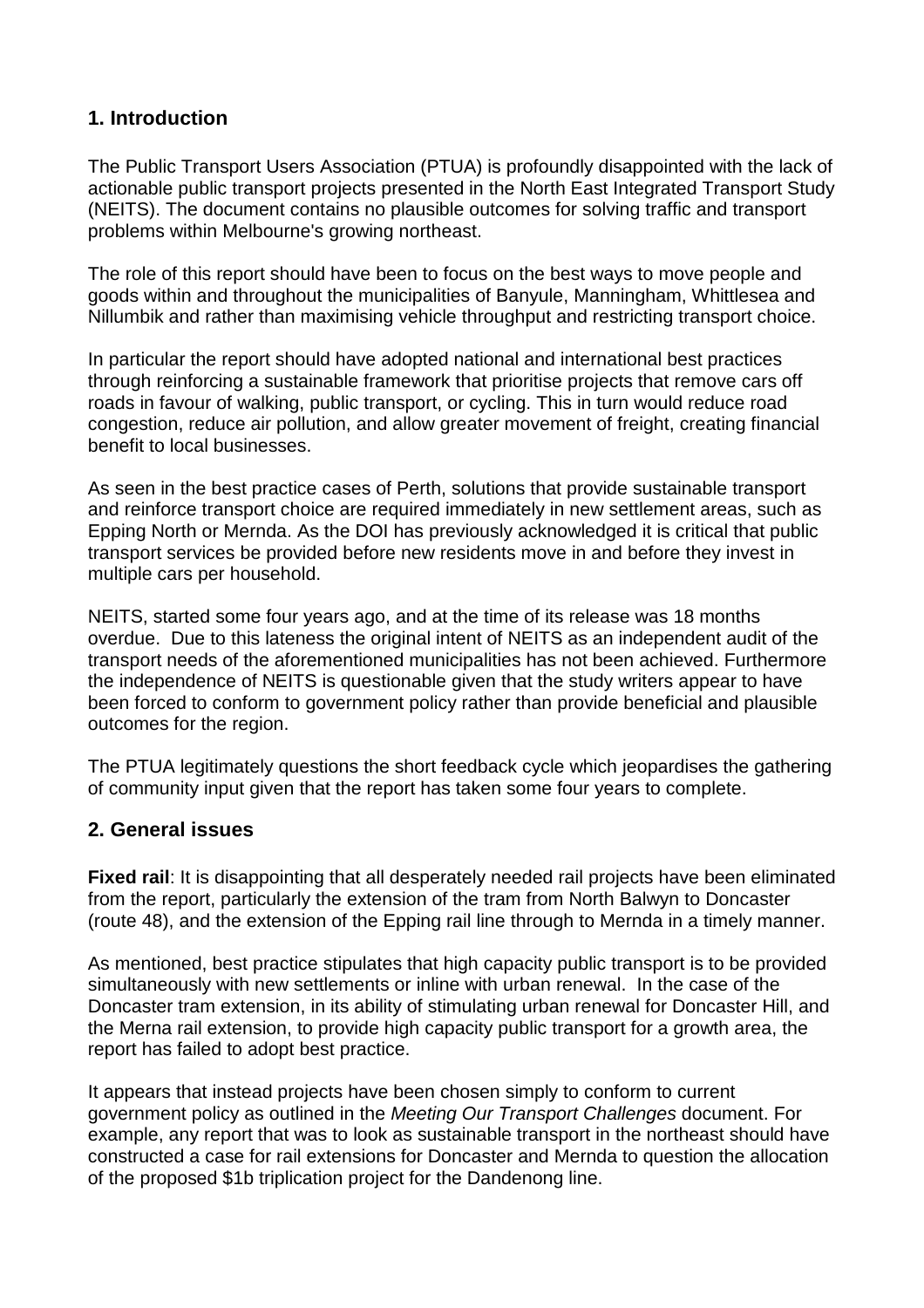**Smartbus:** Whilst the PTUA is encouraged by the roll-out of the orbital 'smart' buses, their low frequency of service will not encourage people out of their cars. Service levels for all routes that travel across main roads should match the tram network ie (10-15 minutes, 7 days a week), as outlined in the government's unreleased 2003 'Bus Plan' document. Only then will people see public transport as a viable and reliable alternative.

**Service Levels:** The lack of reference to increased service levels for all forms of public transport is particularly concerning. Given that the majority of transport services in the northeast are by bus, there remains a lack of commitment towards increasing the temporal coverage of services, especially in growing areas, as well as a commitment towards the reform of bus routes. People will not be encouraged out of their cars and onto public transport if they are infrequent, inefficient or do not exist. Greater co-ordination of current services and harmonious headways (eg. 15-minute train service that connects with a 15 minute bus rather than a 40-minute bus) should also be encouraged, along with longer span of operation hours.

**Park+Ride**: The PTUA is disappointed with the emphasis on the provision of park and ride services. While they are popular where provided, extension of car parks usually consumes valuable real estate and is very expensive, costing upwards of \$1000-2000. Park and ride also results in local traffic congestion around transport hubs and fails to treat the underlying inefficiencies that exist such as a lack of feeder bus services. Funds would be better directed at local feeder services to major routes.

## **3. Local issues**

**The City of Manningham** is the only municipality within fifteen kilometres of the Central Business District (CBD) without any form of fixed rail, and given that the current bus services are rapidly approaching capacity, not looking at connecting the municipality to a rail network (train or tram) is a detrimental step towards the government's aims of achieving 20% of motorised transport trips by the year 2020.

Connecting the tram from North Balwyn (at a cost of around \$35m) is seen both by the community, residents, and businesses as an important step to provide Manningham with high-level, frequent and reliable transport. The PTUA would urge that this project be committed to in this document.

Likewise the PTUA sees the need for a heavy-rail link provided along the Eastern Freeway terminating at Doncaster Hill.

**Whittlesea** as part of a designated growth corridor has a large growing population, yet no adequate public transport provided to it. Extension of the Epping rail line through to Mernda would connect many of the residences in this fast growing municipality directly and efficiently to the inner suburbs and city. Much of the municipality is heavily dependent on car use due to lack of adequate public transport (fixed or road-based), and in light of soaring petrol prices, transport is becoming a serious concern for local business and residents.

**Banyule**, which is served by the Hurstbridge rail line, has extensive areas of single rail track hampering the efficiency and reliability of rail services. The report needs to strengthen its recommendations for duplication of single-track sections of the Hurstbridge line rather than simply skirting around the issue simply because it failed to be adequately addressed within *Meeting Our Transport Challenges*.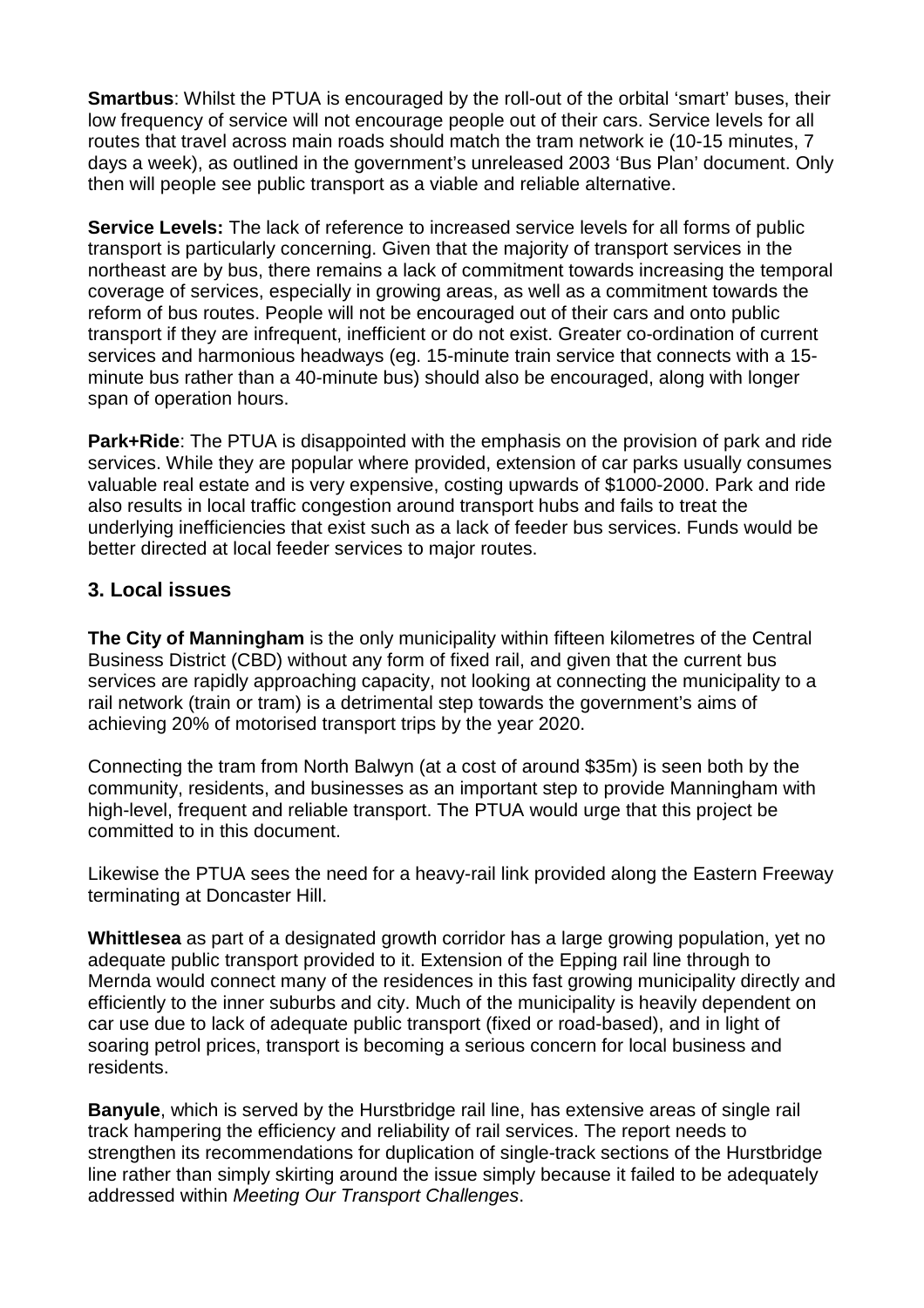# **4. Conclusion**

NEITS was designed to be a 20-year planning tool for transport in the municipal councils of Banyule, Manningham, Whittlesea and Nillumbik. Instead, this document looks at nothing more than band-aid measures that do nothing to encourage transport choice.

NEITS provides no viable solutions to the issues of traffic congestion and the rising cost of petrol in Melbourne's north-eastern suburbs.

The PTUA sympathises with the local municipalities that were lead under false pretences in their financing of this report.

Please find enclosed an extract of the PTUA's five year plan which identifies the projects required in Melbourne's north east.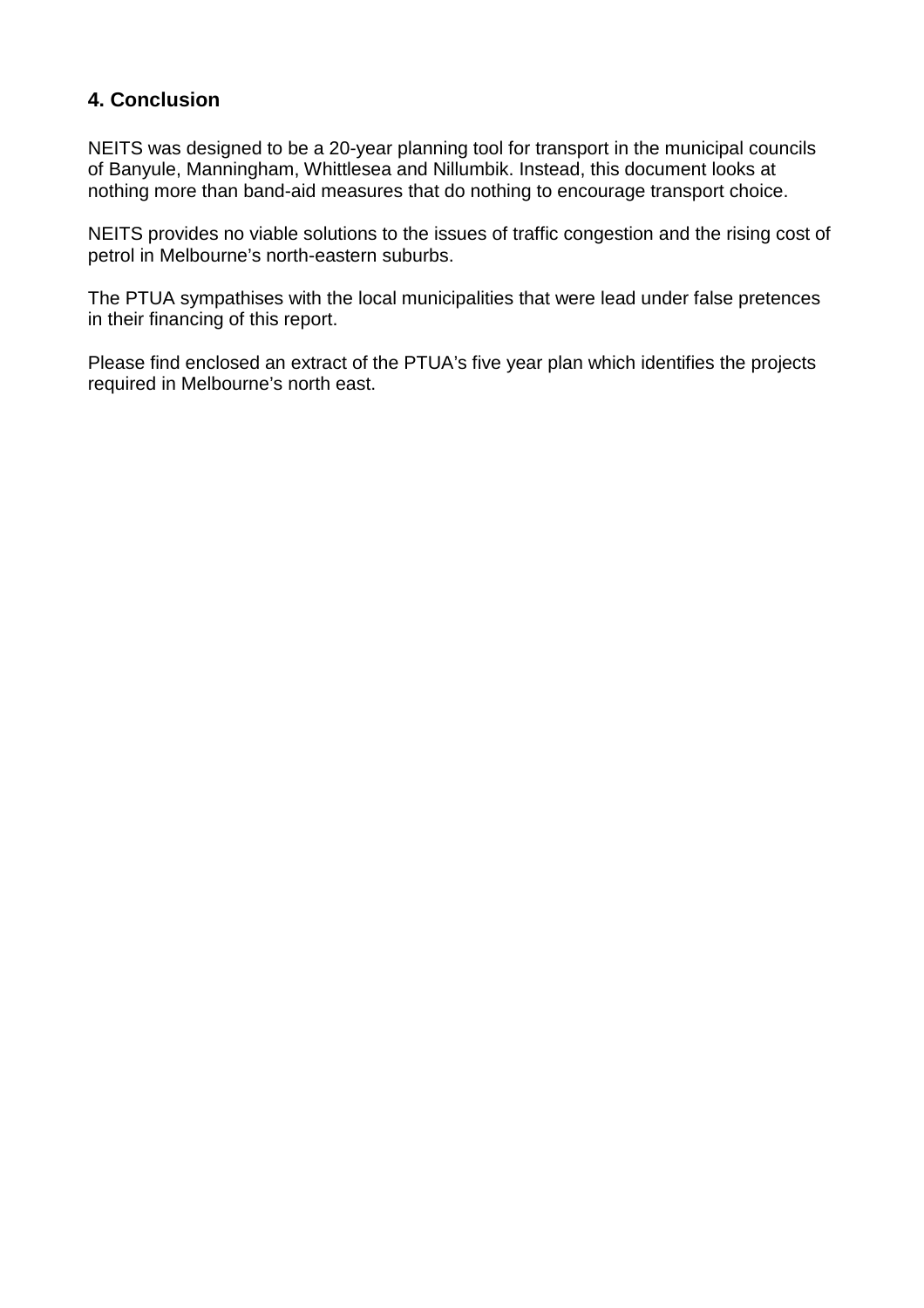# **Appendix One: PTUA Five Year Plan**



PUBLIC TRANSPORT USERS ASSOCIATION

**Five years closer to 2020 A plan to get transport back on track**



Public Transport Users Association November 2005<br><sub>(Last amended 15/11/2005)</sub>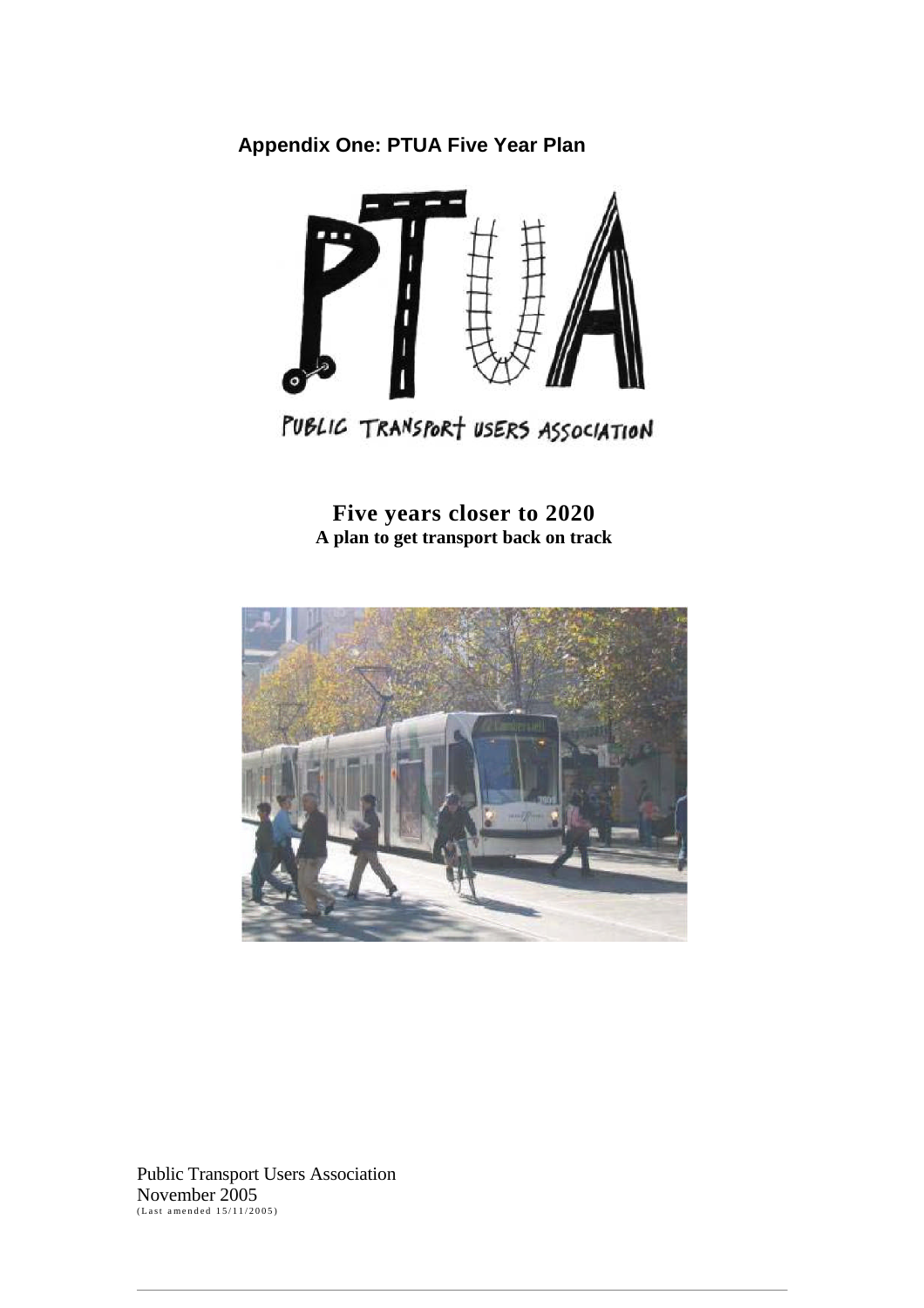# **1. Introduction**

The Victorian government has set a goal of shifting 20 per cent of motorised journeys within Melbourne onto public transport by 2020 (otherwise know as  $^{12}0/2020^{1}$ ). In this plan, we have taken the merits of public transport as a given<sup>1</sup> and therefore welcome the government's goal as a worthy objective.

The 20/2020 goal is both ambitious and achievable - given sufficient commitment. A mode share of 20 per cent effectively represents a doubling of public transport's current patronage. Furthermore, the population of Melbourne is projected to increase by around half a million people by 2020, and many of these new residents will live in outer growth areas that are currently under-serviced by public transport. Together, these factors are expected to increase the number of passengers on Melbourne's public transport system from the current 1 million per day to 3 million each day in 2030.

The government has outlined what it believes will be required to achieve its goal in the Melbourne Transport Plan (MTP). The PTUA does not believe the MTP can be rightly called a  $\hat{i}$  plan<sup> $\hat{i}$ </sup>. While many of the proposals it contains are laudable, in the absence of timelines and committed funding for public transport, it can only be considered a summary of potential improvements. Perversely, the MTP does provide timelines and funding for road expansion which is completely at odds with the government's 20/2020 goal and is likely to be unnecessary if the 20/2020 mode shift goal is achieved.

Given the scale of mode shift required to achieve 20/2020 and the lead times required to implement transport infrastructure projects, the time to act is now. If the government is serious about 20/2020, it cannot afford any further delays before implementing a program of public transport enhancements. This task is given added urgency by rising oil prices that are hurting Melbourne households, and projections of a peak in global oil production within the next decade.

*Five years closer to 2020* lays out a five year plan of improvements that the government must immediately begin to implement before car-dependent land-use and transport practices are entrenched in growth areas. We stress that this is not everything that will need to be done by 2020, but this plan makes up for lost decades since the last major addition to the rail network ñ the Glen Waverley line - was built in 1930 and lays a foundation for more modest improvements over the remaining period.

# **2. Guiding Principles**

Public transport should be considered as an integrated network of complementary services providing good mobility that is competitive with private cars in terms of speed, convenience and cost. Such a network is founded upon an extensive backbone

<sup>1</sup> For discussion of the merits of public transport, see *Most liveable and best connected: The economic benefits of investing in public transport in Melbourne,* by Jan Scheurer, Jeff Kenworthy & Peter Newman; and *Submission to the Productivity Commission Inquiry into Energy Eficiency,* by the Public Transport Users Association.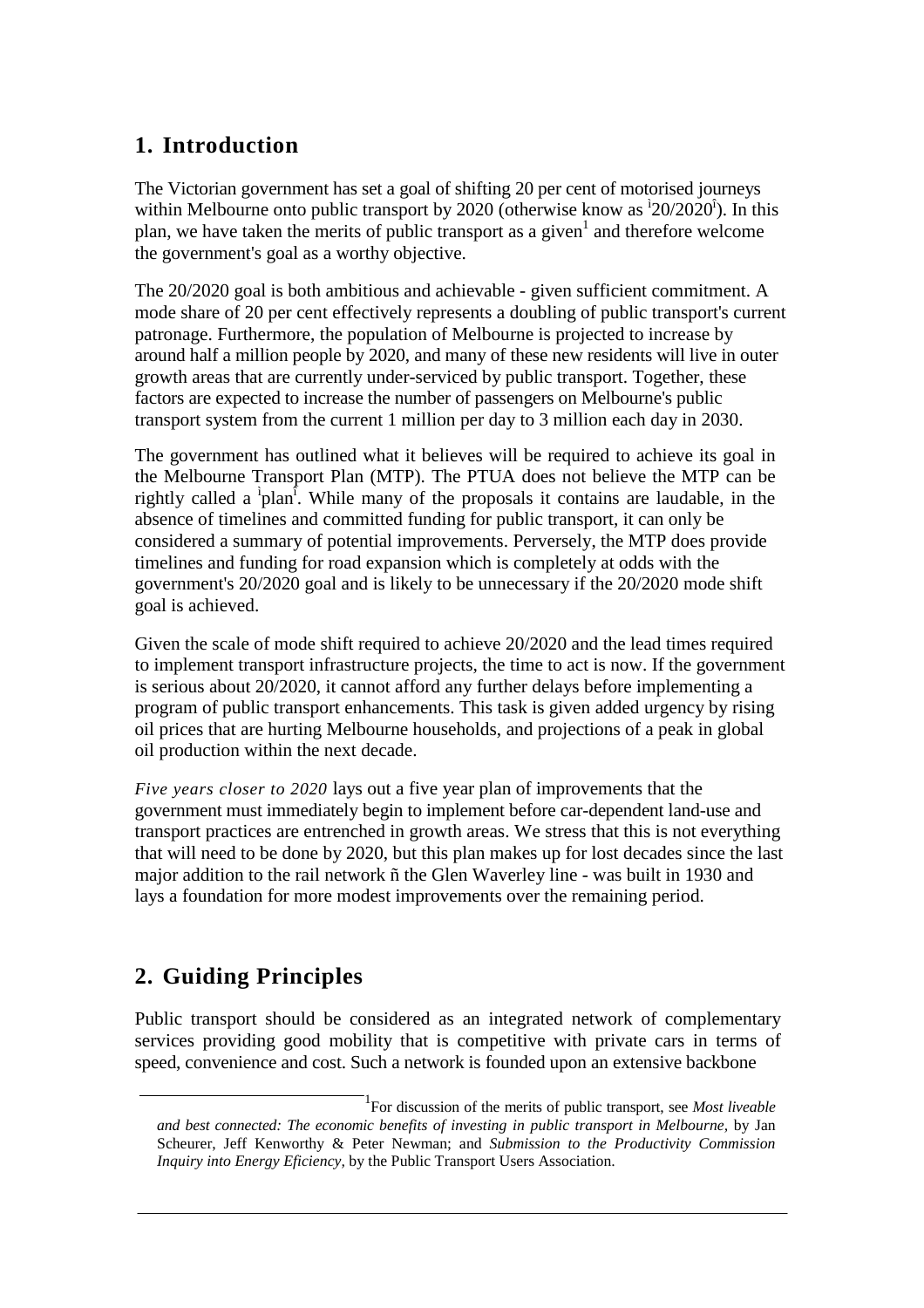of fast, high capacity train services that are interlinked and fed by coordinated tram and bus services which receive priority over other road users. All of these services should be frequent and full-time.

The system should be made user-friendly for people of all ages so that it becomes an accessible mode of choice for families, elderly people and people with disabilities.

A network that is built on these principles will enable patronage to grow beyond its current bias towards peak hour radial journeys. A coordinated, integrated public transport network would offer a viable alternative to the private motor car for travel anywhere, any time across greater Melbourne.

# **3. Route map to 20/2020**

The guiding principles given above provide a framework for public transport that could see the 20 per cent target reached with comparative ease. Unfortunately Melbourne's public transport system has a long way to go to reach this ideal.

To reach the 20/2020 goal and realise all of the social, environmental and economic benefits it entails, three main features of the public transport system must be addressed:

- Coverage
- **Integration**
- **Speed**

## **3.1 Coverage**

Melbourne's train network only reaches about one third of Melbourne's residents, leaving the majority of Melburnians reliant on buses for public transport. Bus services in Melbourne are arguably the worst of any capital city, with very low frequencies, limited hours of operation and complete lack of service on Sundays on most routes. A public transport system with such poor geographic coverage and limited operation cannot be regarded as a convenient alternative to the private motor car or likely to attract anything close to 20 per cent of motorised journeys. Given these limitations, most people will opt to drive if they have the choice, further adding to congestion, pollution and oil consumption.

Increased patronage of public transport, particularly in outer growth areas, can only be achieved by extending the coverage of the rail network and providing more frequent services for more of the time for trains, trams and buses. For these reasons, we propose the following enhancements to Melbourne's public transport system: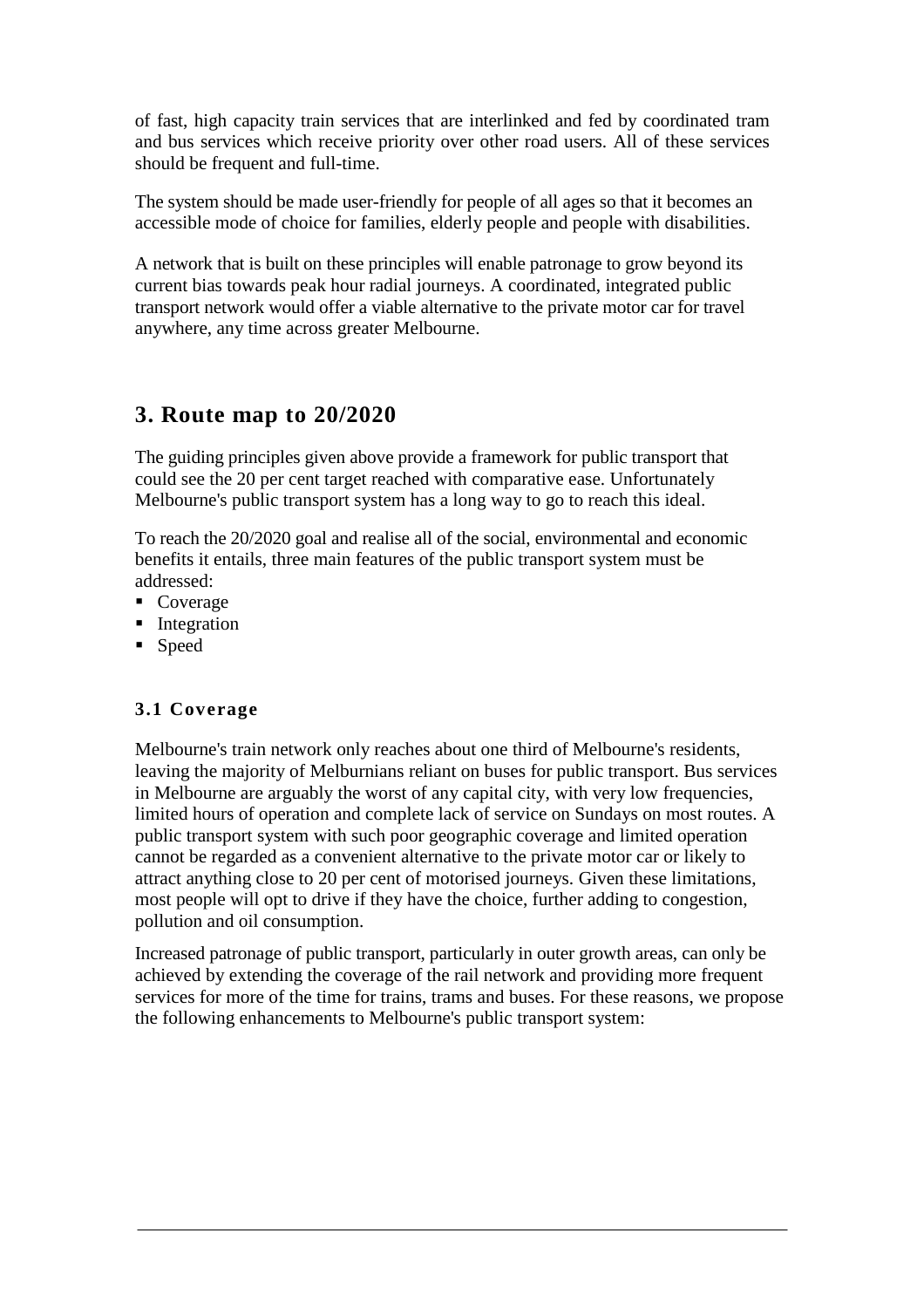

(High-resolution version available at: www.ptua.org.au/news/2005/five-year-plan-map.jpg )

#### *3.1.1 Train extensions*

- *Extension of Epping line to South Morang* Fulfils Labour election promise to serve identified *Melbourne 2030* growth areas that are currently transport-poor. Stage 1 - Mill Park extension Stage 2 - Mernda extension
- *Train line along Eastern Freeway and onto East Doncaster*
	- A high capacity transit link to an area that is currently transport-poor and that hence generates many journeys on Eastern freeway corridor. The line will also serve Doncaster Shoppingtown which is a Principal Activity Centre and major trip generator. Heavy rail provides a more effective means of diverting car trips from the Eastern Freeway and North Central City Corridor than bus or light rail and will provide significant speed and capacity advantages.
- *Electrification to Baxter*

This extension provides improved mobility south of Frankston, and enables improved access to Monash University campus at Leawarra.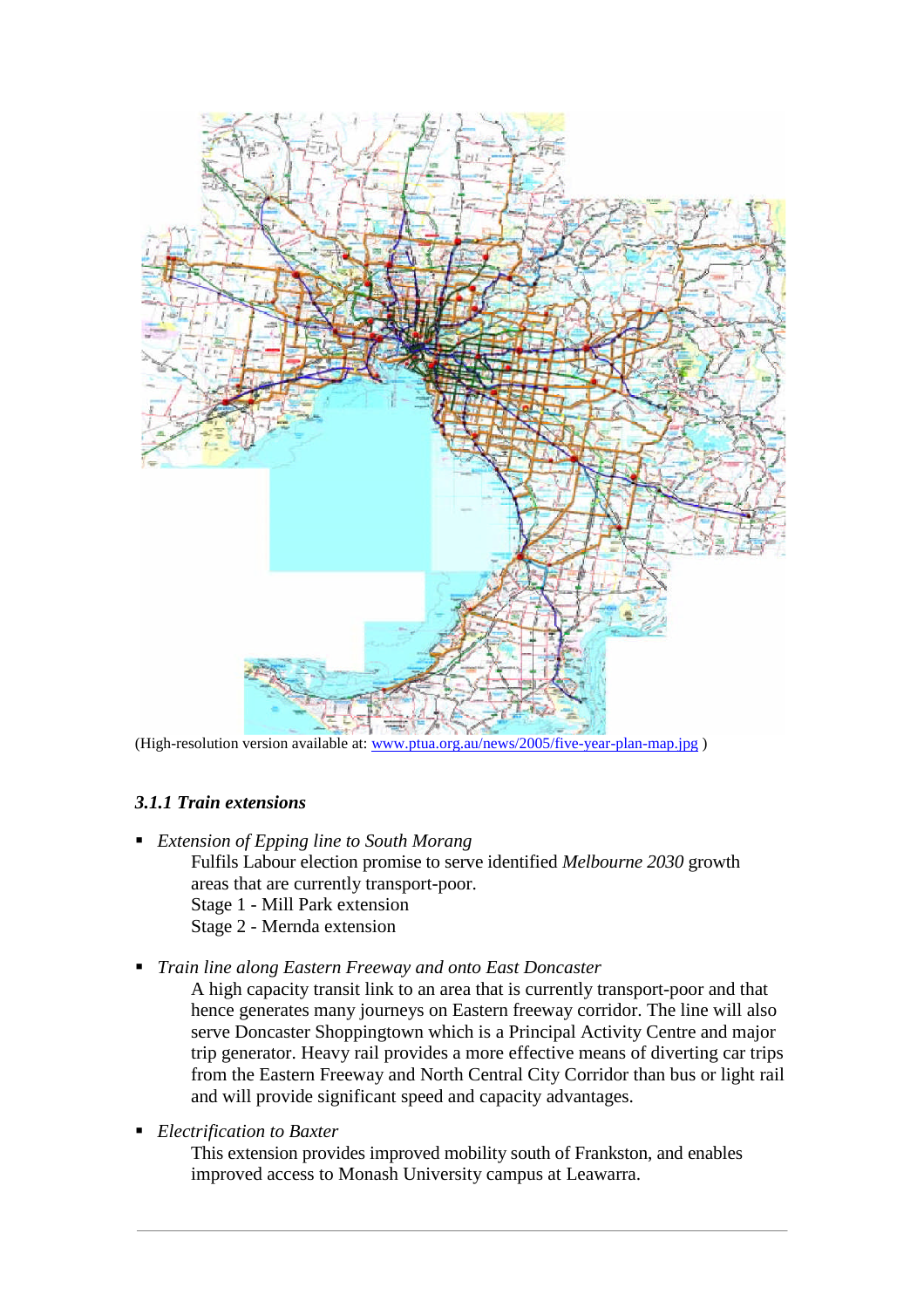- *Train line to Rowville*
	- A high capacity transit link to an area that is currently transport-poor and that hence generates many journeys on Monash Freeway corridor. This line will also improve access to the Stud Park Major Activity Centre and to Monash University which is a major trip generator and Specialised Activity Centre.



*Sunbury electrification and interchanges*

Improves mobility in a rapidly growing area that is currently transport-poor and generates a growing number of journeys on the Calder and Tullamarine corridors. Will improve access to Principal Activity Centre at Sydenham and Major Activity Centre at Sunbury.

#### *3.1.2 New stations*

*Southland train station and bus interchange*

Obvious means of integrating a Principal Activity Centre and major trip generator with the Principal Public Transport Network (PPTN) and enables sensible modal interchange with many bus routes.

#### *Newport West train station*

Enables access to existing rail services in an area that has poor access to train services despite Werribee line running through the area. Would also serve a Victoria University campus.

*Werribee line stations*

Two new stations to improve access to existing Werribee line train services in identified *Melbourne 2030* growth areas. Suggested locations include Derrimut Rd and Forsyth Rd, subject to community consultation.

*Lyndhurst Park train station*

Enables access to existing rail services in a growth area that has poor access to train services despite the Cranbourne line running through the area.

*Coolaroo train station*

Enables access to rail services in an area that has poor access to train services despite the Craigieburn line running through the area.

*Camp bellfield train station*

Enables access to rail services in an area that has poor access to train services despite the Upfield line running through the area. Also enables connection to a future orbital Smartbus route.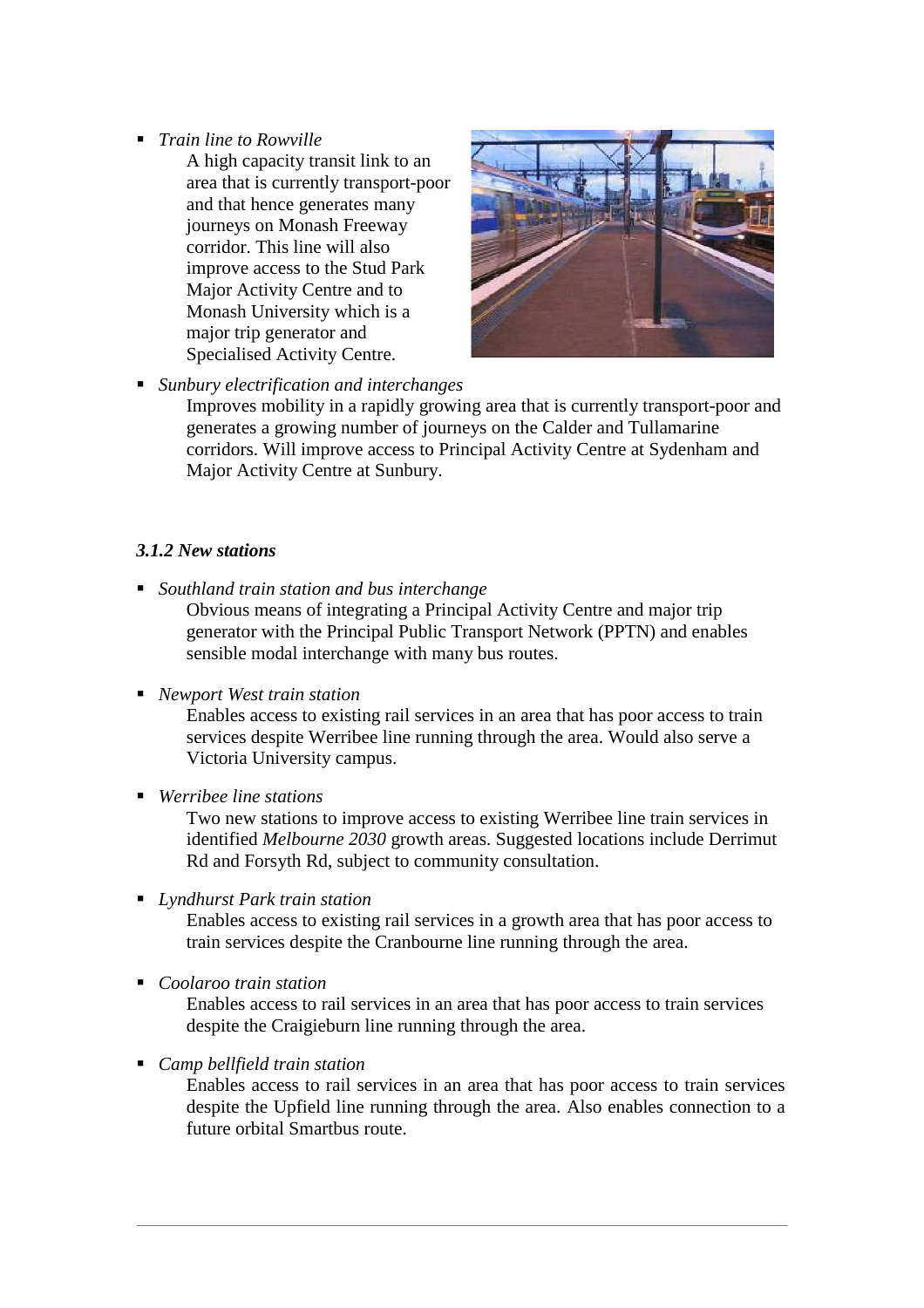#### *3.1.3 Extended service operation*

While many parts of Melbourne theoretically have bus services nearby, in practice many of these services are useless because they cease operation before many commuters finish work or don't operate at all on Saturday afternoons and Sundays.

*Evening and weekend bus services to cover more of the day and week* Immediate introduction of Sunday bus services and evening services through to 10pm on all bus routes. This will provide full-time public transport services for the first time to the two thirds of Melbourne beyond the current rail network.

# **3.2 Integration - a public transport network, not a jumble of routes**

Melbourne has a very low proportion of linked public transport trips compared to other cities. Most journeys involving public transport in Melbourne include only one boarding with no use of connecting services. By contrast, trips in a number of cities worldwide involved twice as many boardings, reflecting much higher use of connecting services. This is exemplified by the majority of Melbourne's train passengers who access the station by walking or cycling compared to only 9 per cent who reach the station by bus. In Toronto, over three quarters of train passengers reach the station by feeder bus.

The disparity in linked trips is symptomatic of the lack of integration that exists between modes in Melbourne. The effects include ludicrous examples such as feeder buses arriving with passengers moments after the departure of a train, or leaving empty moments before the arrival of passengers on an incoming train. Another prime example of lack of integration is the multitude of tram routes that terminate in unremarkable locations several hundred metres short of a train station.

The effectiveness and attractiveness of public transport could be improved by orders of magnitude by making it work as an integrated network rather than a jumble of unrelated routes. Better integration of routes could boost both patronage and the effective capacity of the network by offering alternatives to crowded routes.

### *3.2.1 Tram extensions*

For the most part, the following extensions are relatively minor and do not involve expansion of the tram network *per se,* but simply improve connections between trams, train and buses.

*Extend Route 3 to East Malvern station, and then onto Chadstone*

A modest extension that provides a more logical terminus for the No. 3 tram, linking it with the Glen Waverley train line and providing an improved link to the PPTN for Chadstone which is a Principal Activity Centre and major trip generator.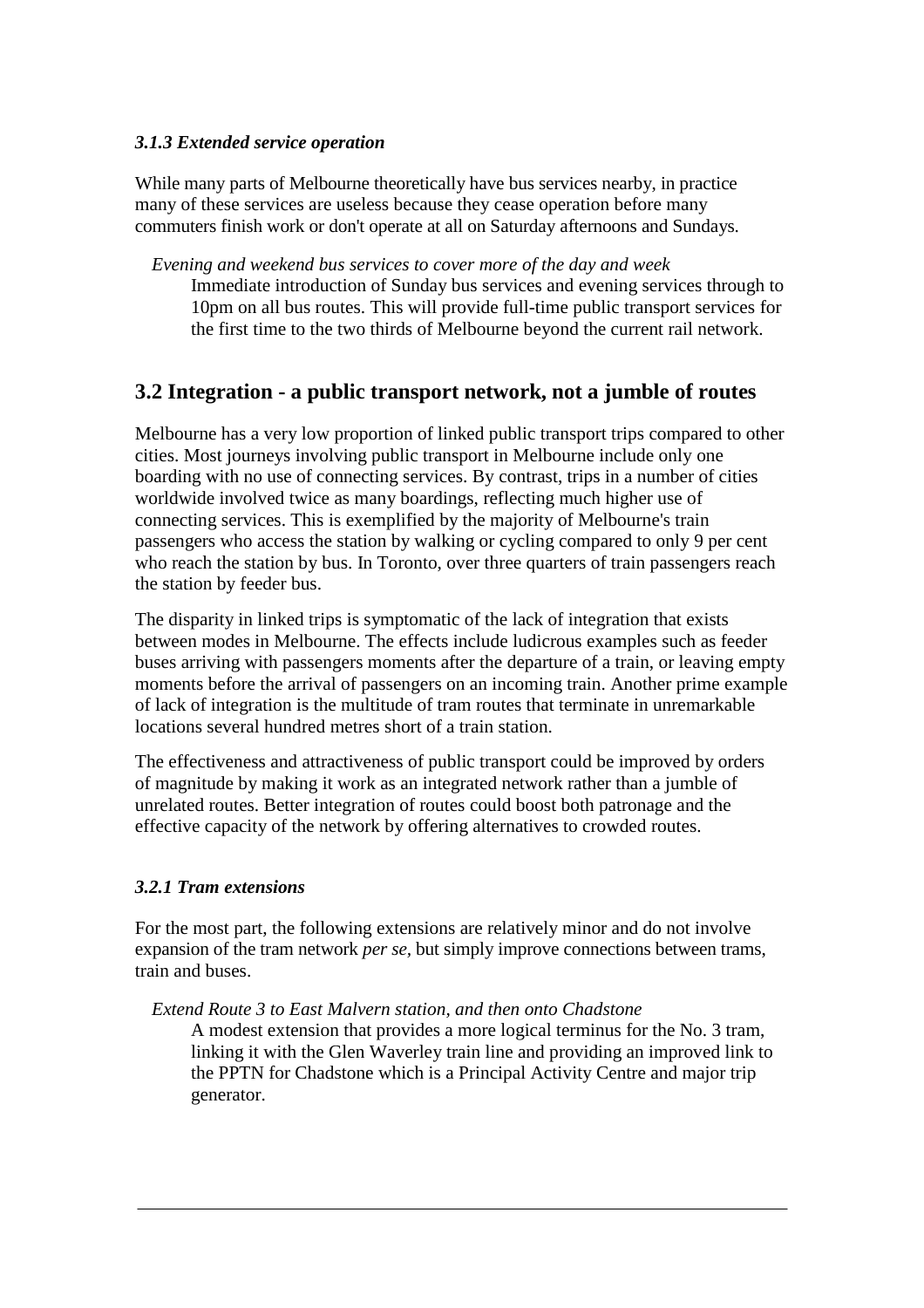*Extend Route 48 from North Balwyn to Doncaster Hill*

Provides a more logical terminus for the no. 48 tram, linking the Principal Activity Centre at Doncaster Hill with the light rail network and inner east residential areas. Would also connect with and feed into Eastern Freeway rail services.

*Extend Route 8 to Hartwell*

Completes tram coverage along Toorak Road, providing a more logical terminus and connection with the Alamein train line. This would serve significant trip generators such as Tooronga Village and the Coles Myer HQ.

*Extend Route 57 to East Keilor*

Provides access to the Principal Activity Centre at Highpoint from residential areas across the Maribyrnong River, and links each with the proposed Footscray transit city.

*Complete Route 75 extension from Vermont South to Knox*

Provides a direct east-west link from the major trip generator and Principal Activity Centre at Knox and the Stud Rd Smartbus to residential areas and trip generators to west, including Deakin University Specialised Activity Centre, PLC, Tally Ho Major Activity Centre and through to the CBD.

*Extend Route 16 to Kew Junction*

A simple extension along Cotham Rd to the Kew Junction Major Activity Centre that would allow connections with High Street buses and route 48 trams and hence greatly facilitate non-radial journeys. This would tie in well with the extension of route 48 to Doncaster.

*Extend Route 6 to Ashburton Station*

A modest extension that provides better coverage of High Street and offers links to both Alamein and Glen Waverley train lines.

*Extend Route 109 to Box Hill station*

This minor extension would provide improved integration between heavy and light rail services and the bus interchange.

- *Extend Route 72 north to Doncaster Road* The is extension would provide more a significant north-south service and allow direct connections with the no. 48 tram.
- *Extend (Route 72) south along Burke Rd to Caulfield* Provides north-south link between the Frankston, Cranbourne/Pakenham, Glen Waverley and Belgrave/Lilydale train lines improving access to the Caulfield activity centre, racecourse and Monash University campus from the north.
- *Extend Park St South Melbourne track to St Kilda Rd* A very simple and cheap augmentation to permit creation of a new east-west tram route linking Albert Park, South Melbourne and South Yarra.
- *Extend Route 67 to Carnegie station* A modest extension that provides a more logical terminus for the No. 67 tram, linking it with Cranbourne/Pakenham line trains.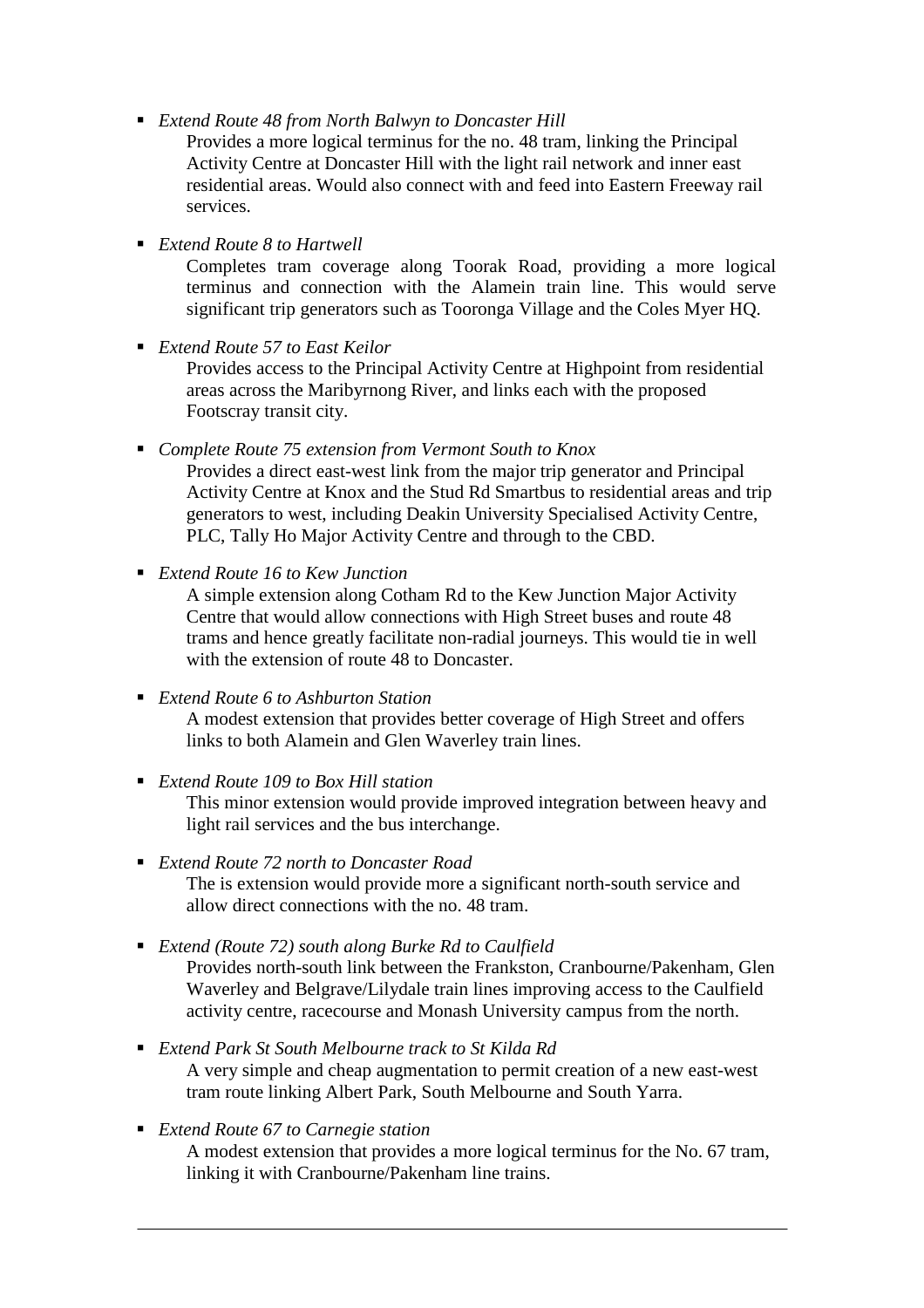#### *3.2.2. Alamein line Reconfiguration*

Allow improvements to journey times and better connections to other services including Toorak Road trams and potentially Glen Waverley line trains, permitting a broader range of non-radial journeys.

#### *3.2.3 Facilitate active transport*

Walking and cycling are integral components of the public transport network. Most journeys involving public transport begin with a walk or ride to the station or bus or tram stop. Urban form should be conducive to walking and riding, with road design accommodating to these active modes and adequate provision of secure bicycle parking at stations.

*Secure bicycle parking at train stations*

Improve the catchment of existing train infrastructure at minimal expense without wasting large areas of land under car parking. Secure bicycle facilities would promote a non-polluting form of transport with additional benefits for health and fitness for passengers.

#### *3.2.4 Central planning & timetable coordination*

Door-to-door journey times could be significantly reduced by minimising the time spent waiting for connecting services. Coordination of connecting services would enable the public transport system to operate as a true network, and relieve parking pressures near railway stations. Models such as the *Verkehsverbund,* or ì Transport Community<sup>î</sup> , of central Europe or Vancouver's TransLink provide examples that could be followed in Melbourne.

### *3.2.5 Coherence between land-use planning and transport*

The government of Western Australia has successfully integrated its transport and land use planning within a single department. We believe Victoria is ripe for similar reform and recommend that all strategy setting, policy and planning related to land use and transport be consolidated within the one department with all expenditure allocated using comprehensive triple bottom line cost-benefit analysis.

As the Victorian government<sup>i</sup>s Infrastructure Planning Council found, current institutional arrangements hamper the integration of economic, social and environmental objectives in transport planning:

"Transport planning is a subset of the overall broader plan and a coordinated and integrated approach to transport planning is required.... The current institutional arrangements especially the separate budget for road funding and the separation of VicRoads from the other transport functions within the Department of Infrastructure, have not encouraged such a holistic view." (Infrastructure Planning Council, Final Report, September 2002)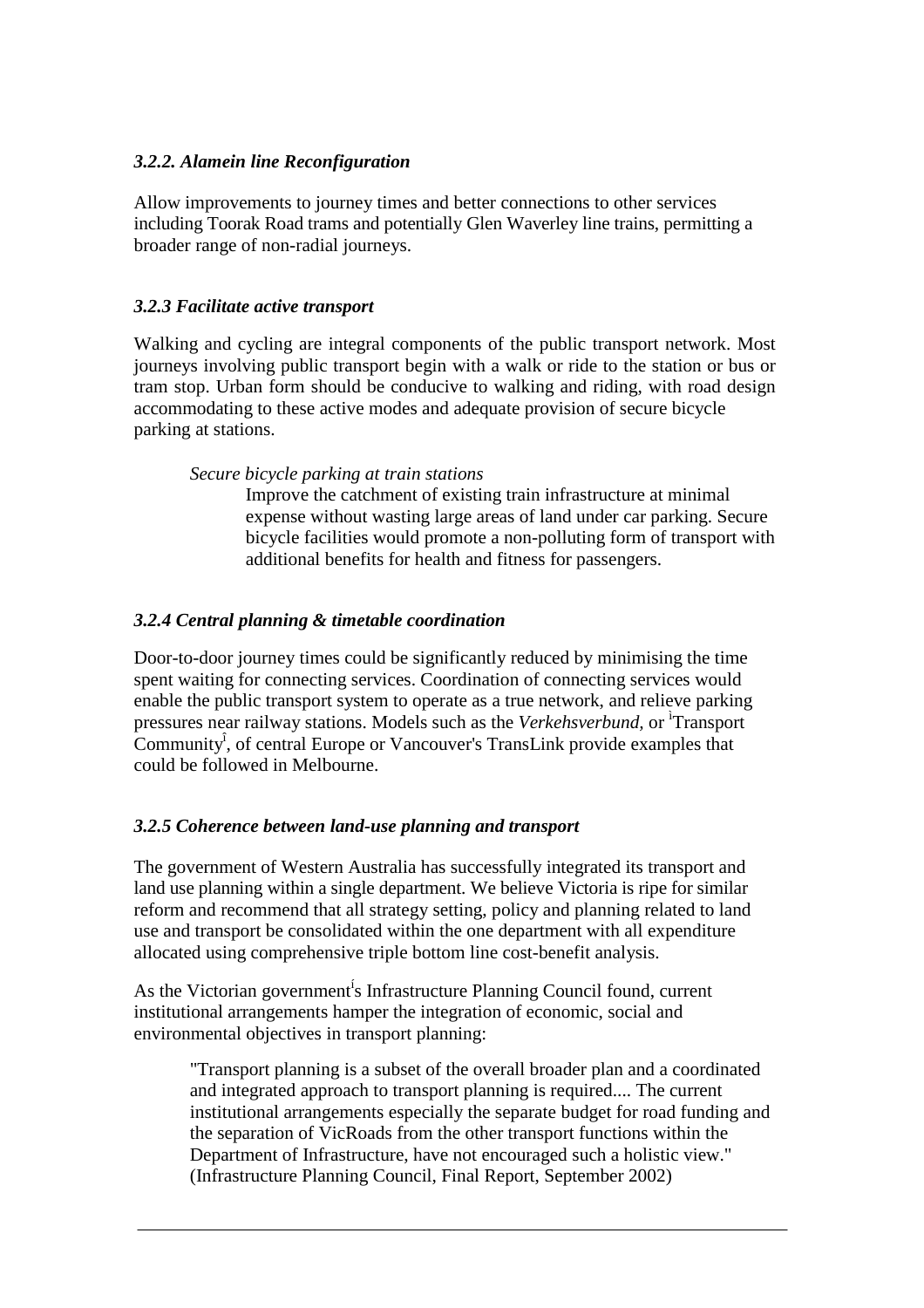VicRoads should be abolished as a separate entity and its responsibilities brought within the combined planning and infrastructure department proposed above. This reform could ensure greater integration of transport and land-use planning and reduced waste on supporting multiple government agencies.

## **3.3 Speed**

The ability of public transport services to attract passengers is directly related to journey speeds. Universally in cities around the world, the most time-competitive forms of public transport are grade separated rail services. While the government must ensure that the train network extends right throughout metropolitan Melbourne, it must also ensure that trams and buses are given every chance to provide a time-competitive service through wide-spread priority programs, and that speed gains are directed into higher service frequencies that can minimise waiting times.

#### *3.3.1 Priority programs*

ı *Tram priority program* Following successful trial implementation on Sydney Road, provide trams with genuine priority on the road through dynamic signal priority enabling faster and more frequent services with the existing rolling stock.



*Bus priority program*

Provide buses with genuine priority on the road through dynamic signal priority enabling faster and more frequent services with existing rolling stock. This would include for example priority measures within the CBD and HOV lanes throughout major arterial roads (e.g. Springvale and Stud Roads).

### *3.3.2 Frequencies*

*Train frequencies*

Boost frequencies across the network to 15 minutes off-peak and weekends until 9pm, 20 minutes 9pm to midnight and at least 10 minutes peak, thereby cutting waiting times and overall journey times. Increased service levels will ease the pressure on corridors such as the Westgate/Geelong link and Monash/Dandenong corridor, and attract more full-fare passengers thus increasing fare revenues and reducing the net cost of improvements.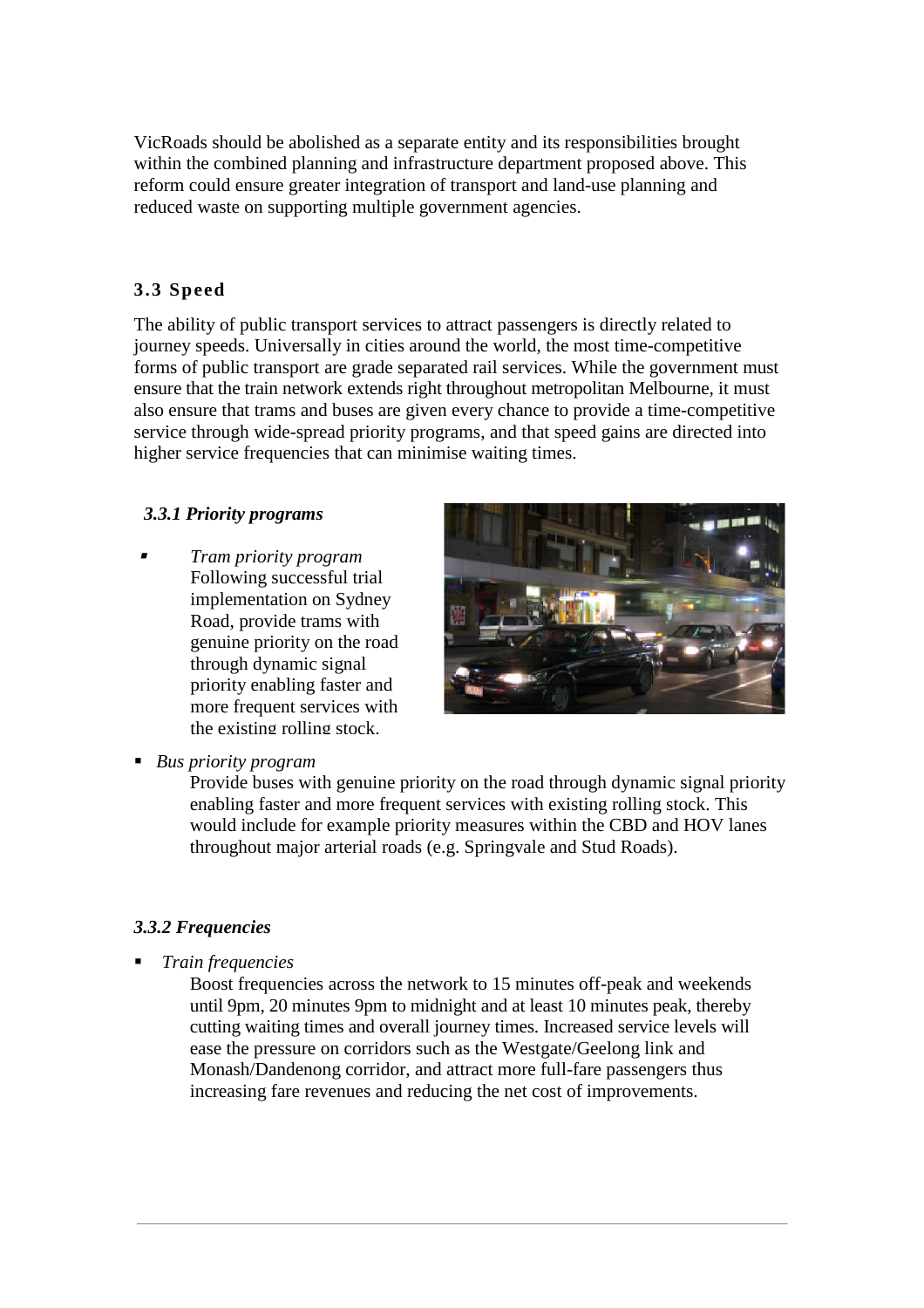#### *3.3.3 SmartBus rollout*

SmartBus offers great potential as a fast, user-friendly means of transport for nonradial journeys. Following a small number of tentative pilot routes, the government must now move to full-scale roll-out of SmartBus routes.

*Orbital bus roll-out*

Implementation of the Red Orbital from Box Hill to Preston (via Doncaster) and implementation of the Green Orbital from Nunawading to Chelsea.

*Smartbus roll-out*

Implementation of 24 routes, including the Canterbury Road SmartBus from Ringwood to Camberwell (via Box Hill), 733 along Middleborough Road, 406 from Footscray to East Keilor via Highpoint and other routes travelling along major roads, as well as immediate implementation of the Ringwood to Frankston and Wellington Road SmartBuses.

*Smartbus upgrades*

Upgrade of Blackburn Road and Springvale Road SmartBuses to new SmartBus standards.

### *3.3.4 Appropriate infrastructure investment and utilisation*

Public transport operations in Melbourne fall well short of international best practice. Melbourne's train lines carry far fewer passengers than comparable lines in other international cities and reliability is notoriously poor which harms customer satisfaction and the ability to attract new passengers.

More effective asset utilisation, facilitating higher frequencies and reliability, could be achieved by undertaking the following:

 *Rail infrastructure and operations review* A study by internationally recognised experts on public transportation systems into the infrastructure and operating practices of the Melbourne rail network, to identify any impediments to increased train frequencies in Melbourne measures to mitigate such impediments where they exist.



*Train control system upgrade*

Facilitate better utilisation of existing rail infrastructure and increased reliability of train services.

*Duplication of single track sections on Epping line*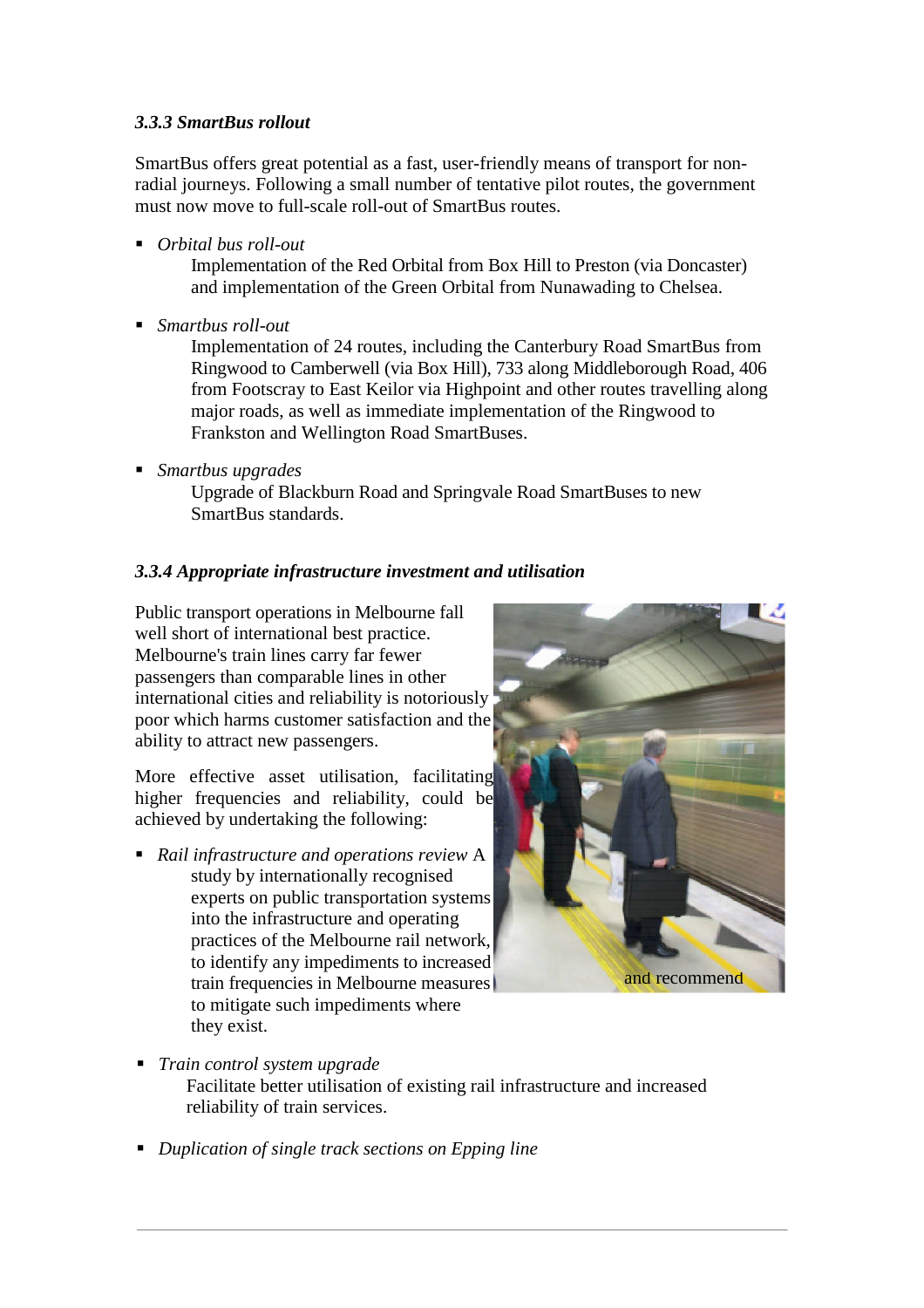Facilitate improved frequencies and reliability on Epping line that serves identified *Melbourne 2030* growth areas.

- *Duplication of single track sections on Hurstbridge line* Facilitate improved frequencies and reliability on the Hurstbridge line.
- *Dandenong line enhancements*

Facilitate increased frequencies on the Cranbourne and Pakenham lines and future Rowville line, with measures such as passing loops and signalling upgrades based on findings of the above rail infrastructure and operations review. Enhancements could improve mobility in growth areas in southeast Melbourne and along length of Dandenong/Monash corridor.

## *3.3.5 Level crossing eliminations*

Whilst Sydney has virtually no level crossings, Melbourne's level crossing elimination program was abandoned in 1969 in favour of freeway expansion. The following level crossings are priorities for elimination in the short to medium term:

- *Springvale Rd, Nunawading level crossing elimination* Facilitate increased frequencies on Belgrave/Lilydale train lines, Melbourne<sup>í</sup>s busiest route, and ease traffic flow on Springvale Road.
- *Glenferrie Rd, Kooyong level crossing elimination* Facilitate increased speed and frequencies on Glen Waverley line, which would ease pressure on Monash freeway corridor, and reduce delays for no. 16 tram.
- *Toorak Rd, Malvern level crossing elimination* Facilitate increased frequencies on Glen Waverley line, which would ease pressure on Monash freeway corridor, and reduce delays for no. 8 tram once extended.
- *Glenhuntly Rd, Glenhuntly level crossing elimination* Facilitate increased frequencies on Frankston line, which would ease pressure on Nepean Highway corridor, and reduce delays for no. 67 tram.
- *Clayton Rd, Clayton level crossing elimination* Facilitate increased frequencies on Cranbourne/Pakenham lines, serving growth areas in southeast Melbourne, and ease traffic flow on Clayton Road.
- *Burke Rd, Gardiner level crossing elimination* Facilitate increased speed and frequencies on Glen Waverley line, which would ease pressure on Monash Freeway corridor, and reduce delays for no. 72 tram.